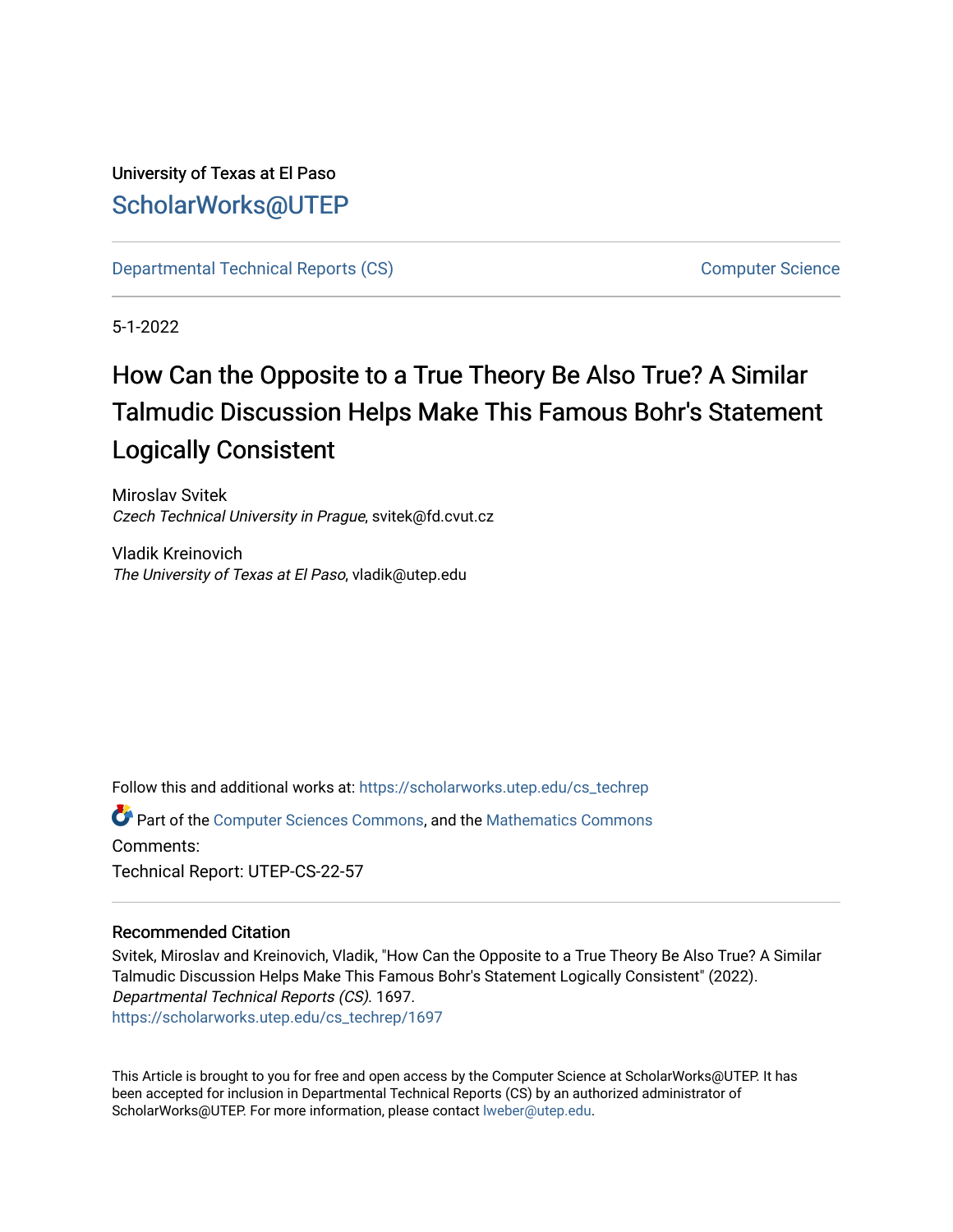## **How Can the Opposite to a True Theory Be Also True? A Similar Talmudic Discussion Helps Make This Famous Bohr's Statement Logically Consistent**

Miroslav Svítek and Vladik Kreinovich

**Abstract** In his famous saying, the Nobelist physicist Niels Bohr claimed that the sign of a deep theory is that while this theory is true, its opposite is also true. While this statement makes heuristic sense, it does not seem to make sense from a logical viewpoint, since, in logic, the opposite to true is false. In this paper, we show how a similar Talmudic discussion can help come up with an interpretation in which Bohr's statement becomes logically consistent.

#### **1 Formulation of the Problem**

**Bohr's statement: reminder.** In [1], the famous physicist Niels Bohr cited "the old saying of the two kinds of truth. To the one kind belong statements so simple and clear that the opposite assertion obviously could not be defended. The other kind, the so-called 'deep truths', are statements in which the opposite also contains deep truth."

**On the intuitive level, this makes sense.** This statement summarizes many Bohr's ideas about quantum physics. For example:

- in some cases, it makes sense to consider elementary particles like electrons, protons, or photons, as point-wise particles;
- on the other hand, in some other cases, it makes sense to consider elementary particles not as point-wise particles but as waves.

Vladik Kreinovich University of Texas at El Paso, 500 W. University, El Paso, Texas 79968, USA e-mail: vladik@utep.edu

Miroslav Svítek

Faculty of Transportation Sciences, Czech Technical University in Prague, Konviktska 20 CZ-110 00 Prague 1, Czech Republic, e-mail: svitek@fd.cvut.cz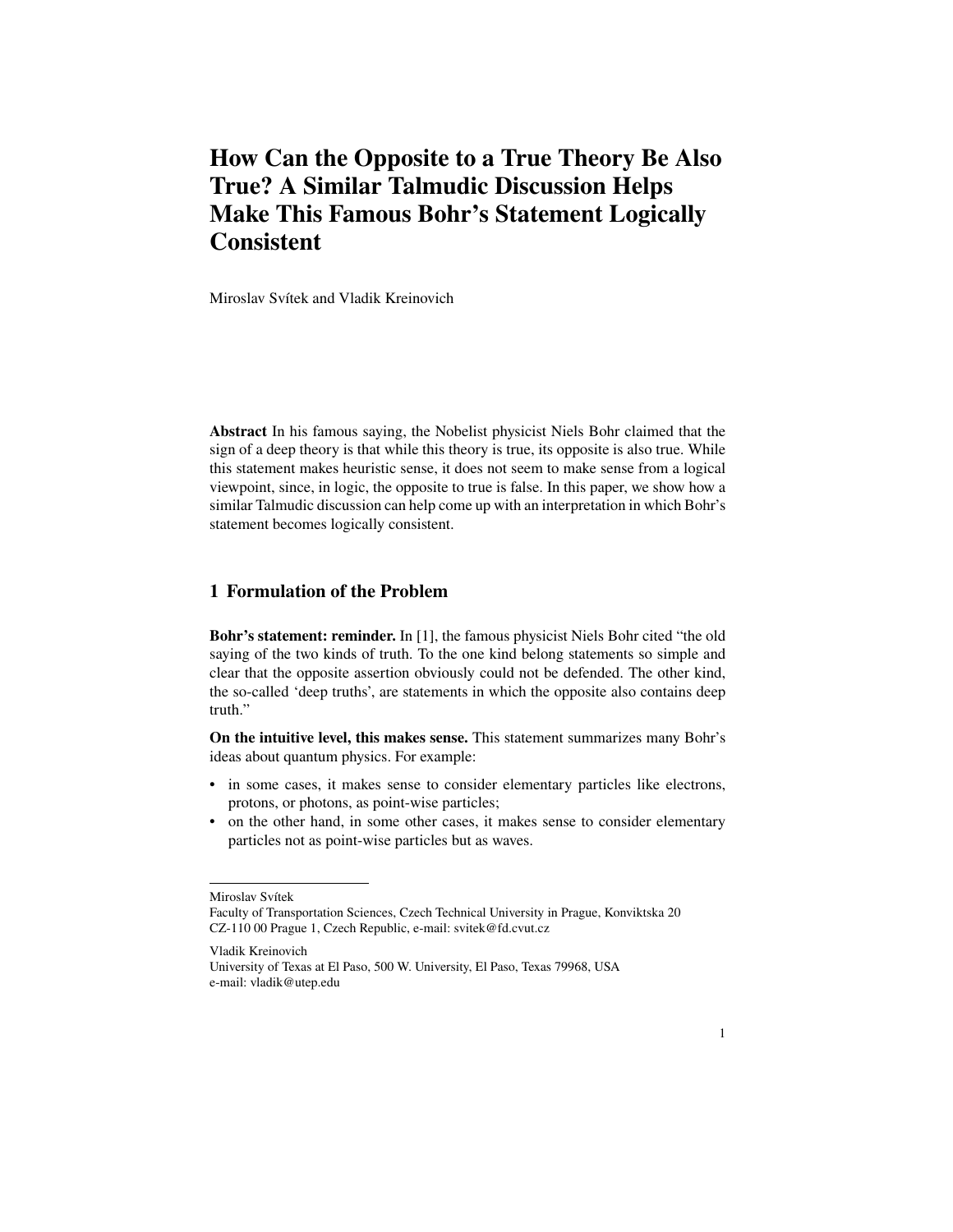**However, from the purely logical viewpoint, Bohr's statement does not make sense.** The problem is that from the viewpoint of logic, Bohr's statement does not seem to make sense, since in logic, the opposite to a true statement is false.

**What we plan to do about it.** The above Bohr's statement is very famous. There was a lot of discussion of this statements.

Some of the discussants mentioned that similar statements were made in the past, for example, a similar statement was made in the Talmud [3], where the corresponding statement has been accompanied by a more detailed discussion. In this paper, we show that the ideas from this more-detailed discussion can help to make Bohr's statement logically consistent.

#### **2 Analysis of the Problem and the Resulting Solution**

**What the Talmudic discussion says.** The corresponding Talmudic statement is related to a contradiction between the two statements made by the respected Rabbis: "Make for yourself a heart of many rooms, and enter into it the words of Beit Shammai and the words of Beit Hillel, the words of those who declare a matter impure, and those who declare it pure."

**How we can interpret this discussion.** An important point is that this discussion does not say that we should simply add both contradictory statements to our reasoning – this would cause a contradictions. What this discussion seems to say is that we need to keep these abstract statements separate – "in separate rooms":

- We should not consider these two statements together when we argue about abstract things, like whether some matter is pure or not – otherwise we will get a contradiction. So, when we try to decide how to act, we should not combine arguments of both sides.
- However, it seems to make sense to accept both:
	- the practical advice coming from the arguments of the first school and
	- the practical advice coming from the arguments of the second school.

**Let us describe this interpretation in precise terms.** We have a general set of statements. Some statements from this set are about practical consequences; we will call them *practical*.

Intuitively, if two statements  $A$  and  $B$  are about practical consequences, then their logical combinations  $A \& B$ ,  $A \lor B$ , and  $\neg A$  are also about practical consequences. Thus, the set of practical statements must be closed under such combinations.

We have a statement  $\alpha$  which is  $abstract - i.e.,$  which is not equivalent to any practical statement. What Talmudic discussion seems to recommend is to consider *both* practical consequences of the statement  $a$  and practical consequences of its negation  $\neg a$ . Can this lead to a logically consistent set of recommendations?

Let us describe this setting in precise terms.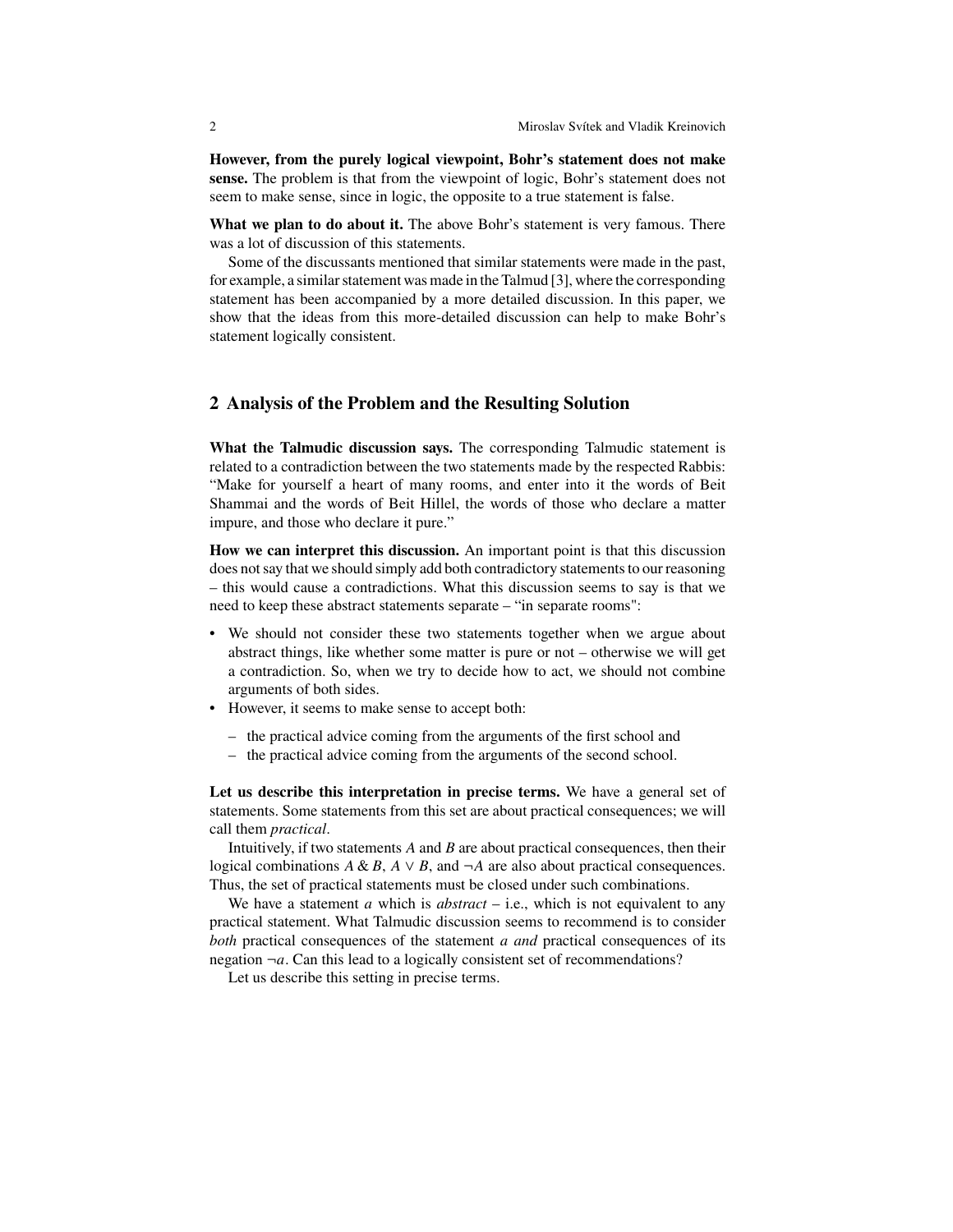How Can the Opposite to a True Theory Be Also True? 3

#### **Definition.**

- *• By a* signature Σ*, we mean a finite list of:*
	- *– variable types*  $t_1, t_2, \ldots$ ,
	- $-$  *constants*  $c_1, c_2, \ldots$ , *of different types,*
	- $-$  *predicate symbols*  $P_1(x_1,...,x_{n_1})$ ,  $P_2(x_1,x_2,...,x_{n_2})$ , ..., and function sym*bols*  $f_1(x_1,...,x_{m_1})$ ,  $f_2(x_1,...,x_{m_2})$ , ..., where  $x_i$  are variables of given *types;*
- *• By a* formula *in the signature* Σ*, we mean any formula obtained by using logical connectives* &,  $\vee$ ,  $\neg$ ,  $\rightarrow$ ,  $\leftrightarrow$  *and quantifies*  $\exists x$  *and*  $\forall x$  *over variables of each type.*
- *• We say that a formula is* closed *if each variable is covered by some quantifier. Closed formulas will also be called* statements*.*
- *By a theory T, we mean a finite list of statements.*
- We say that a statement f is true *if it follows from statements from* T.
- *• We say that a statement is* independent *if neither this statement not its negation are true.*
- *• We say that a theory is* consistent *if whenever it implies a statement , it does not imply the opposite statement* ¬*.*
- *• Let be a subset of* Σ  *that includes only some types, predicates and function symbols from* Σ*. Statements using only variable types, constants, predicates, and function from the signature*  $\sigma$  *will be called* practical.
- *• We say that a statement is* abstract *if this statement is not equivalent to any practical statement.*

**Proposition.** Let T be a consistent theory, and let a be an abstract independent *statement. Then, if you add to the set of all true practical statements:*

- *all the practical statements that follow from <i>a*, and
- *all the practical statements that follow from*  $\neg a$ ,

*the resulting set of statements will still be consistent.*

**Discussion.** So, if we add practical consequences of an abstract statement and of its negation, we will indeed get no contradiction. In this sense, Bohr's statement is indeed logically consistent.

**Proof.** The above proposition – and its proof – extend a similar results proved in our earlier paper [2].

Let us prove this proposition by contradiction. Let us assume that the enlarged set is inconsistent, i.e., that it contain both a practical statement  $p$  and its negation  $\neg p$ . These two statements p and  $\neg p$  cannot both follow from  $a$  – otherwise, that would mean that  $a$  implies contradiction and thus,  $a$  is not true – while we assumed that  $a$ is independent.

Similarly, the two statements p and  $\neg p$  cannot both follow from  $\neg a$ . Thus, one of these two statements p and  $\neg p$  follows from a, and another one from  $\neg a$ . If  $\neg p$ follows from a, then we can name  $p' \stackrel{\text{def}}{=} \neg p$ , and have  $p = \neg p'$ . So, without losing generality, we can conclude that a implies p and  $\neg a$  implies  $\neg p$ .